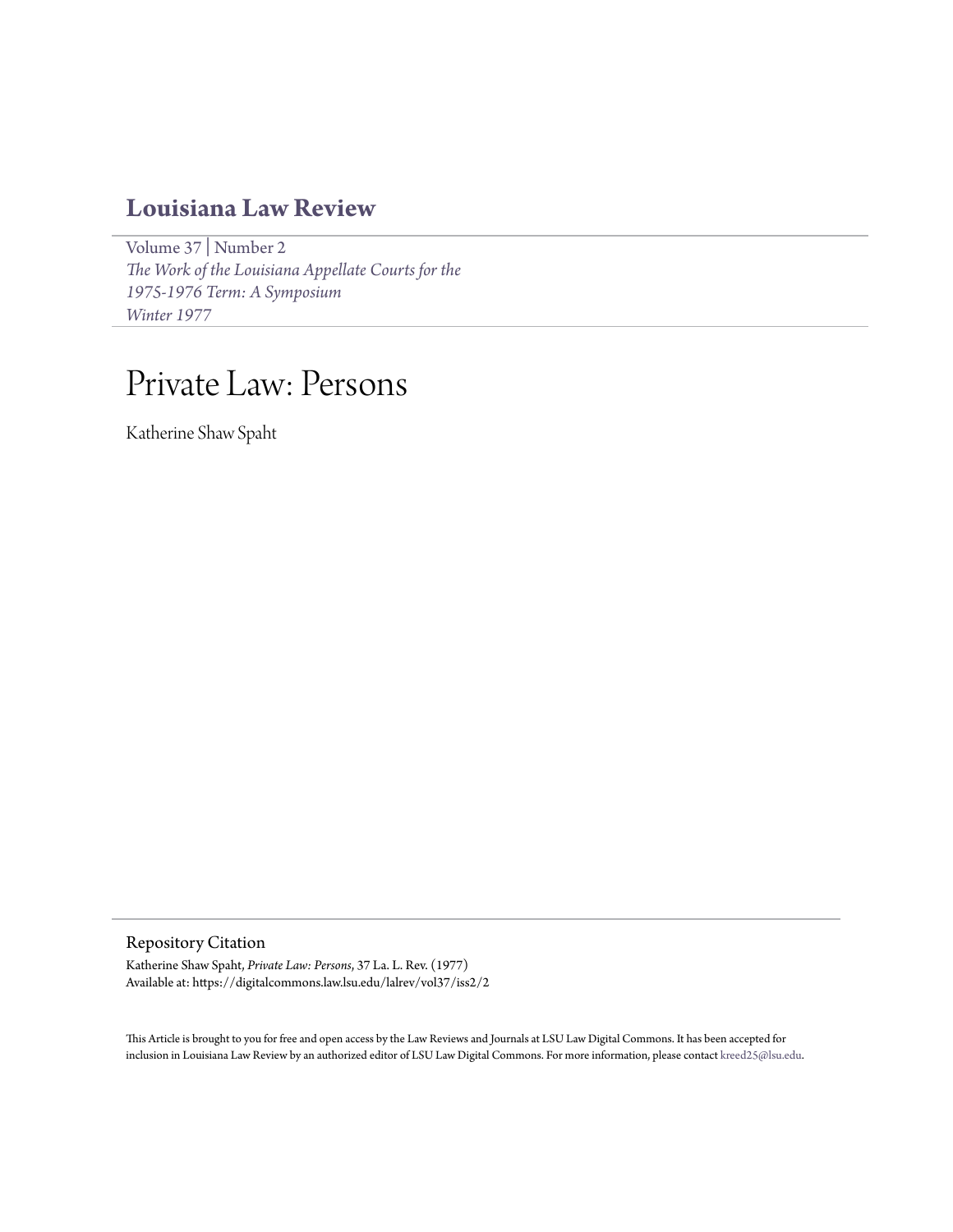## The Work of the Louisiana Appellate Courts for the **1975-1976** Term

#### *A Symposium*

[Editor's Note. The articles in this symposium discuss selected decisions of Louisiana appellate courts reported in the advance sheets dated July **1, 1975,** to July **1, 1976.]**

## PRIVATE LAW

#### **PERSONS\***

#### *Katherine Shaw Spaht\*\**

#### **CONSTITUTIONALITY\*\* \***

Despite the present failure to ratify the equal rights amendment' to the United States Constitution, there has been speculation that under the new

**\*** The following cases have not been commented upon in this article because they have been the subject of a student casenote or a leading article: King  $v$ . Cancienne, 316 So. 2d 366 (La. 1975), commented on in a student note at 36 LA. L. REV. 704 (1976); Wilkinson v. Wilkinson, 323 So.2d 120 (La. 1975), commented on in The Work of the Louisiana Appellate Courts for the **1974-1975** Term-Matrimonial Regimes, 36 LA. L. REV. 409 (1976), and in a student note at 36 LA. L. REV. 826 (1976); and Succession of Mitchell, 323 So.2d 451 (La. 1975), Cosey v. Allen, <sup>316</sup> So.2d 513 (La. App. **Ist** Cir. 1975), and *Meaux v. Wiley,* 325 So. 2d 655 (La. App. 3d Cir. 1975), *discussed in* Spaht & Shaw, *The Strongest Presumption Challenged: Speculations on Warren v. Richard and Succession of* Mitchell, 37 **LA.** L. REV. 59,80 n.54 (1976).

In last year's symposium article at 36 LA. L. REV. 335 (1976), the author commented on two court of appeal decisions interpreting the language "has not sufficient means for her maintenance" inarticle 160- *Webster v. Webster,* 308 So. 2d 302 (La. App. Ist Cir. 1975) and *Bryant v. Bryant,* 310 So. 2d 648 (La. App. Ist Cir. 1975). Five recent cases have also considered the proper interpretation of "means" *-Dugas v. Dugas,* 332 So. 2d 501 (La. App. 3d Cir. 1976); *Knight v. Knight,* 331 So. 2d 102 (La. App. 1st Cir. 1976); *Phillpott v. Phillpott*, 321 So. 2d 797 (La. App. 4th Cir. 1975); *Perry v. Perry,* 319 So. 2d 479 (La. App. 2d Cir. 1975); and *Gautreaux v. Cormier,* 315 So. 2d 164, 167 (La. App. 3d Cir. 1975), which cited *Webster.* Also, in the same article the author commented on two cases applying the doctrine of recrimination as a defense to a suit for separation from bed and board or divorce--*Schillaci v.* Schillaci, 310 So. 2d 179 (La. App. 4th Cir. 1975); *Maranto v. Maranto,* 297 So. 2d 704 (La. App. 1st Cir. 1974). During this term, the First Circuit Court of Appeal had the opportunity to apply this *doctrine-Fontenot v. Fontenot,* 327 So. 2d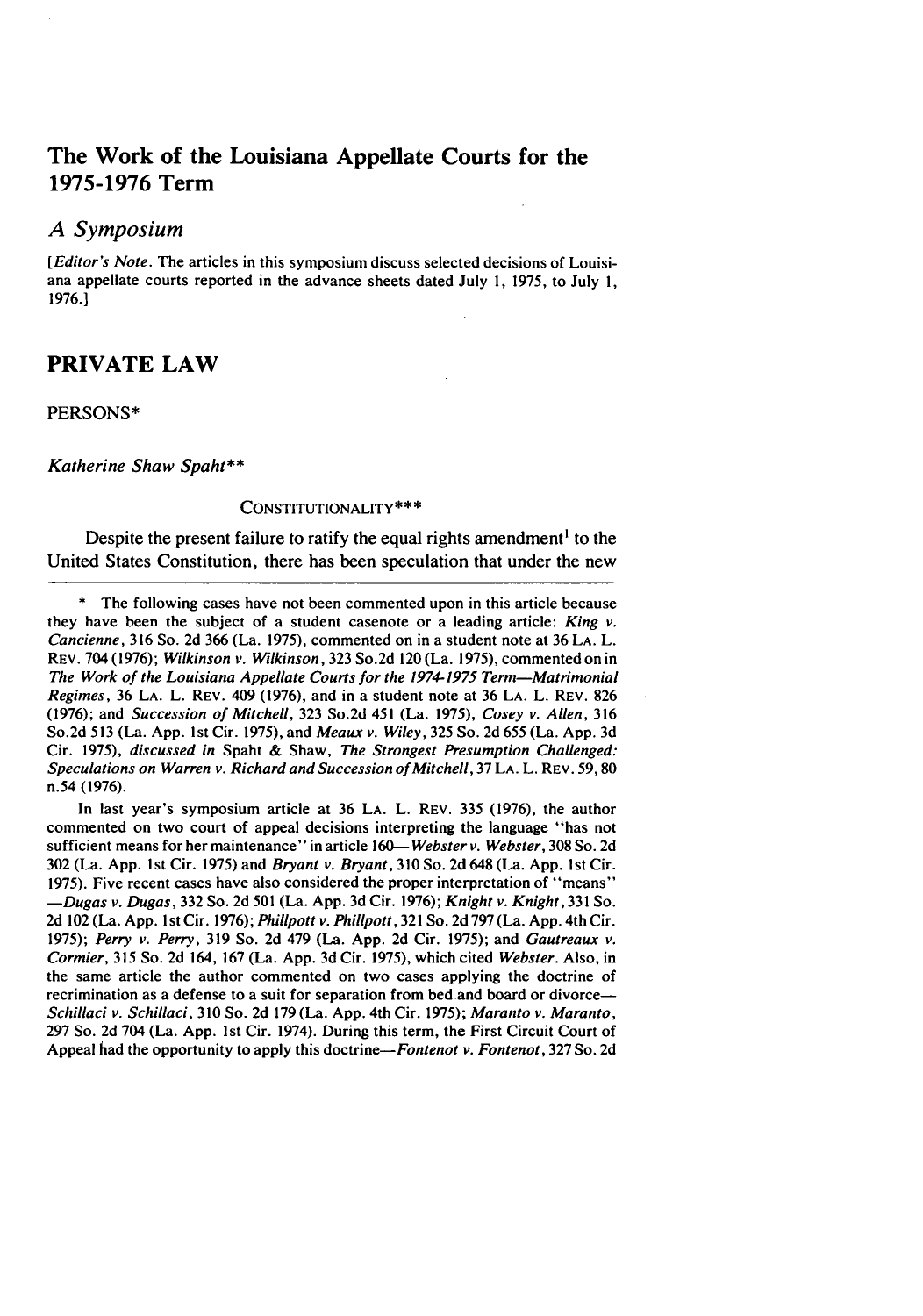Louisiana Constitution<sup>2</sup> certain Civil Code articles regulating the family are

678 (La. App. 1st Cir. 1976). However, La. Acts 1976, No. 495 *(adding* **LA.** Civ. **CODE** art. 141) now provides that parties can obtain a separation from bed and board even though the spouses are mutually at fault.

\*\* Associate Professor of Law, Louisiana State University.<br>\*\*\* Subsequent to the writing of this article the Louisiana

Subsequent to the writing of this article the Louisiana Supreme Court reversed *Favorot v.* Barnes, 332 So. 2d 873 (La. App. 4th Cir. 1976), and *Ward v. Ward,* 332 So. 2d 868 (La. App. 4th Cir. 1976), and affirmed *Ducote v. Ducote,* 331 So. 2d 133 (La. App. 3d Cir. 1976). For treatment of these supreme court decisions, see the note to be published in a later issue of this Review.

I. The proposed amendment to the Constitution reads as follows:

"Section 1. Equality of rights under'the law shall not be denied or abridged by the United States or by any State on account of sex.

"Section 2. The Congress shall have the power to enforce, by appropriate legislation, the provisions of this article.

"Section 3. This amendment shall take effect two years after the date of ratification.'"

2. **LA. CONST.** art. 1, § 3: "No person shall be denied the equal protection of the laws. No law shall discriminate against a person because of race or religious ideas, beliefs, or affiliations. No law shall arbitrarily, capriciously, or unreasonably discriminate against a person because of birth, age, sex, culture, physical condition, or political ideas or affiliations." For an excellent discussion of the committee deliberations and debate in the Constitutional Convention which adopted this provision, see Hargrave, The Declaration of Rights of the Louisiana Constitution of 1974, 35 **LA.** L. REV. **1,** 6-10 (1974): "Classifications based on birth, age, sex, culture, physical condition, or political ideas or affiliations are permissible if not arbitrary, capricious or unreasonable. . **.** . In any event, Louisiana has launched a long range inquiry into the rational state interests, the compelling state interests, and the reasonableness of all legislative classifications. In the future, evolving standards of society as developed by the courts of the state will have to be taken into account along with those applied in development of federal standards. The background of the provision indicates that a grudging application of the guarantee is not warranted. Rather, an expansive application independent of, and in some instances, *beyond* the federal standards is suggested." *Id.* at 8-9 (Emphasis added).

In *Perez v. Perez,* 334 So. 2d 719 (La. App. 4th Cir. 1976), the defendant wife in a divorce proceeding based upon **LA.** R.S. 9:302 (Supp. 1970) (judgment of separation plus one year living separate and apart without reconciliation) sought to introduce evidence of her freedom of fault. The husband had obtained the separation from bed and board on the basis of the defendant wife's abandonment; and following the Louisiana Supreme Court decision of *Fulmer v. Fulmer,* 301 So. 2d 622 (La. 1974), the trial court maintained the husband plaintiff's objection to the introduction of such evidence. In *Fulmer* the supreme court concluded that a determination of fault in a separation proceeding bars relitigation of the fault issue in a subsequent divorce proceeding when the final divorce is sought on the basis of the parties living separate and apart for one year following the judgment of separation. Defendant wife contended on appeal that the trial court's decision was unconstitutional under the Louisiana Constitution of 1974 as a denial of equal protection of the laws (art. I, § 3) and discrimination on the basis of sex (art. I, § 3). The appellate court rejected the

 $\lambda$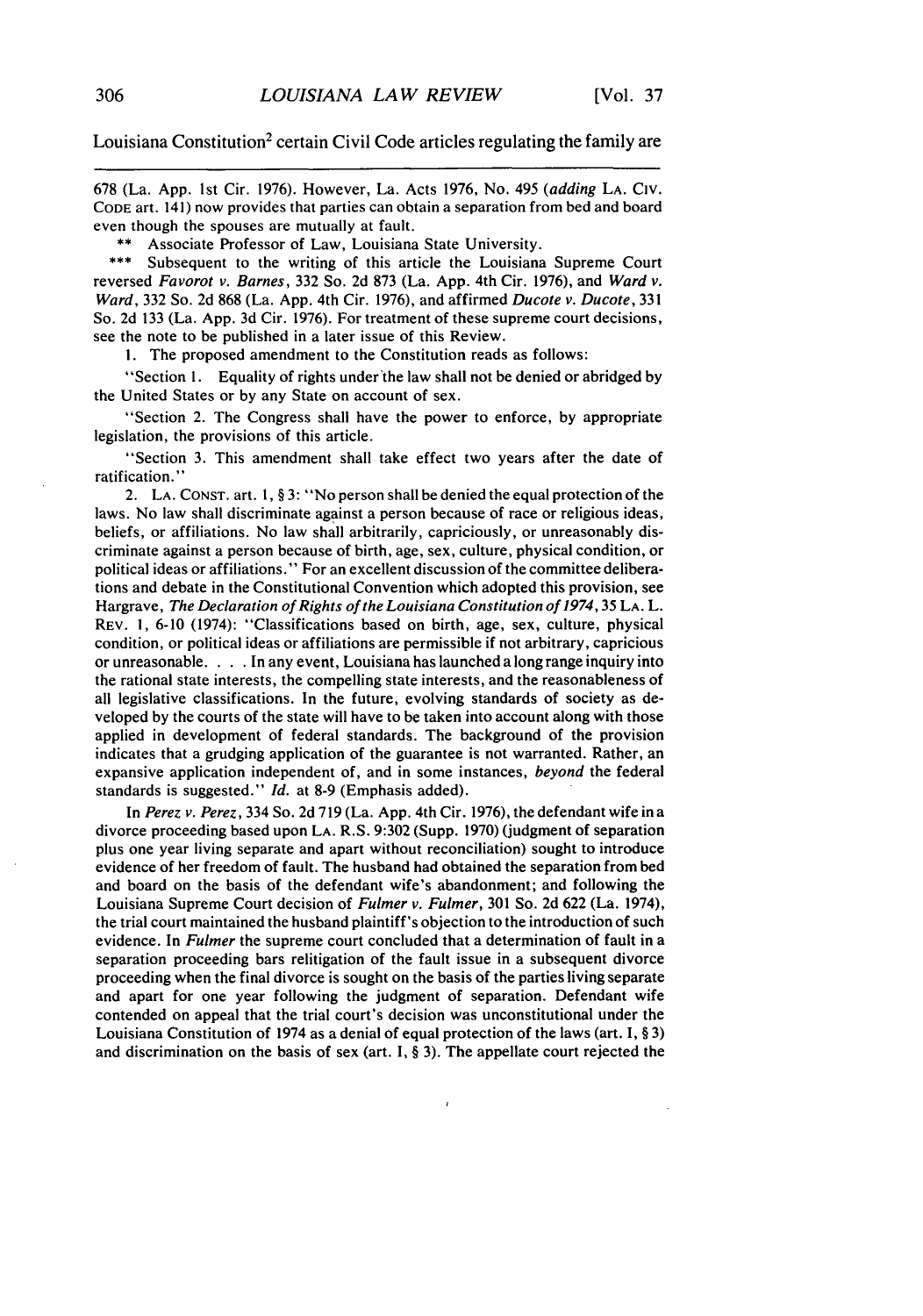unconstitutional—for example, article  $148<sup>3</sup>$  providing alimony pending suit for the wife and article 1604 providing alimony after divorce for the wife not at fault. During the past year the Louisiana appellate courts had the opportunity to consider the constitutionality not only of these two Civil Code articles but also of the jurisprudential maternal preference rule<sup>5</sup> applied in child custody disputes and Civil Code article 39<sup>6</sup> providing that the domicile of a married woman is that of her husband. The attack against the constitutionality of all these rules was rejected. Yet in some subsequent decisions the appellate courts applied the same statutory provisions in a manner significantly different from the prior jurisprudence. Thus, the cases involving constitutional challenges have developed a rather revolutionary application of some of the statutory provisions.

#### *Alimony* Pending Suit-Article 148

In *Williams v. Williams<sup>7</sup>*the husband, in defense to his wife's claim for alimony pending suit for separation, asserted that article 148 of the Civil Code was unconstitutional.<sup>8</sup> Reversing the judgment of the lower court,  $9$  the

contentions of the defendant: "The Fulmer decision applies equally to the husband and to the wife. We conclude that the 1974 Constitution does not affect the result reached in Fulmer, and that Fulmer is not violative of the provisions of the 1974 Constitution." 334 So. 2d at 723.

**3. LA.** CIV. CODE art. 148: "If the wife has not a sufficient income for her maintenance pending suit for separation from bed and board or for divorce, the judge shall allow her, whether she appears as plaintiff or defendant, a sum for her support, proportioned to her needs and to the means of her husband."

4. LA. Civ. CODE art. 160: "When the wife has not been at fault, and she has not sufficient means for her support, the court may allow her, out of the property and earnings of the husband, alimony which shall not exceed one-third of his income when: 1. The wife obtains a divorce; 2. The husband obtains a divorce on the ground that he and his wife have been living separate and apart, or on the ground that there has been no reconciliation between the spouses after a judgment of separation from bed and board, for a specified period of time; or 3. The husband obtained a valid divorce from his wife in a court of another state or country which had no jurisdiction over her person. This alimony shall be revoked if it becomes unnecessary, and terminates if the wife remarries."

5. See text at note 45, infra.

6. **LA.** CIv. CODE art. 39: "A married woman has no other domicile than that of her husband. . . .<sup>\*</sup>

7. 331 So. 2d 438 (La. 1976).

**8. LA.** CONST. art. I, § 3 (see note 2, *supra)* and U. S. CONST. amend. XIV.

9. The lower court had sustained an exception of no cause of action filed by the husband in response to the wife's petition for alimony pending suit under article 148 of the Civil Code. "The trial court sustained the exception of no cause of action predicated on the invalidity of the article and declared that article 148 denies married men equal protection of the law and due process of law and thereby violates the fourteenth amendment and art. I, §§ 2 and 3 of the Louisiana Constitution of 1974."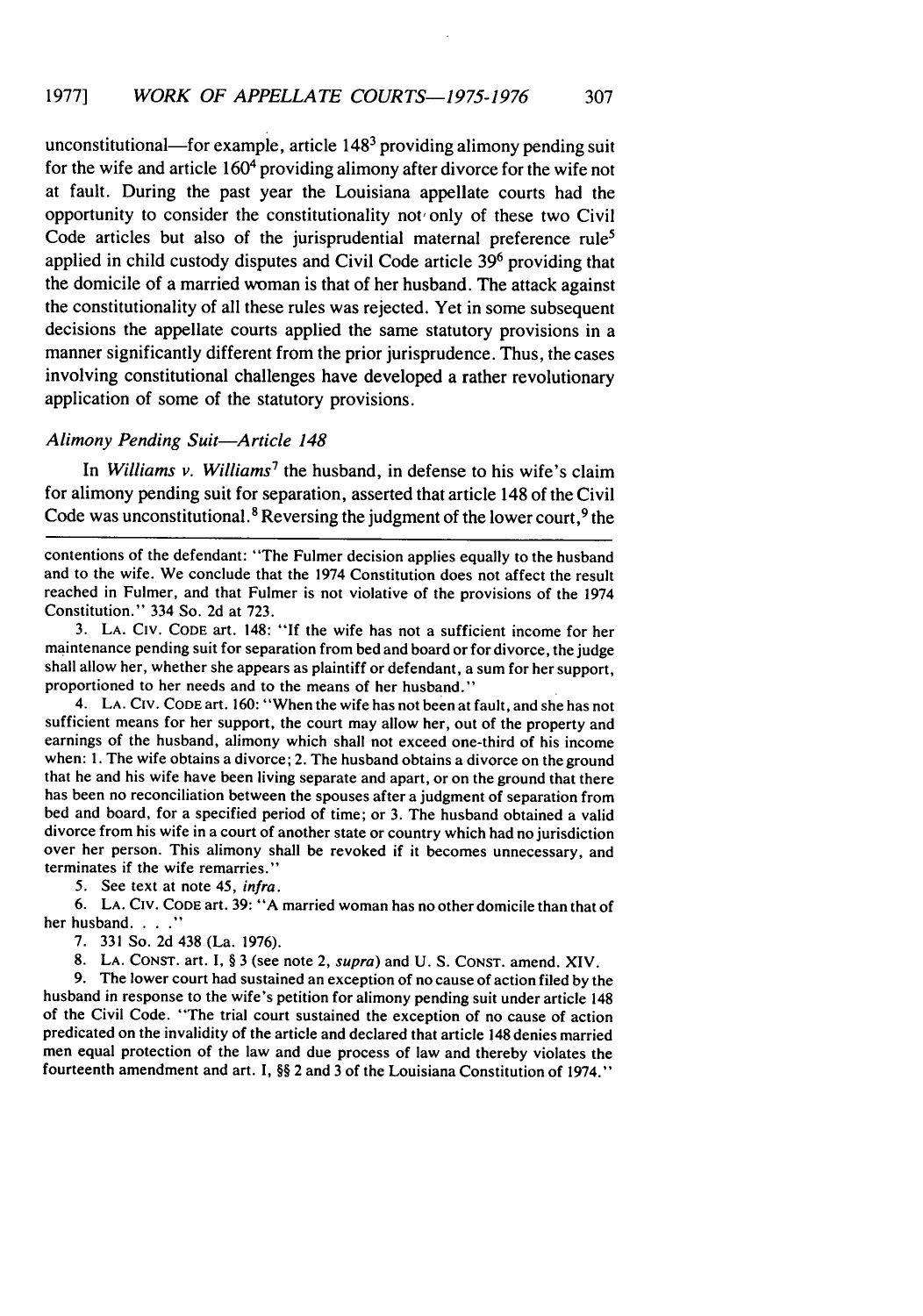Louisiana Supreme Court held that article 148 does not discriminate arbitrarily against males because it "bears a fair and substantial relation to the legitimate objective of the article—a fair and orderly termination of the community regime."<sup>10</sup> The provision for alimony in favor of the wife only pending suit is to counterbalance, according to the court, her "lack of control over her own earnings **. . .** and the revenues from the community and her separate property **. . . . ""** Thus, the majority of the Louisiana Supreme Court believed that **"it** was reasonable for the legislature to seek to afford her special protection during the final **. . .** stage of the community existence."<sup>12</sup>

Again, in *Gravel v. Gravel'3* the question of the constitutionality of article 148 was raised. The Third Circuit Court of Appeal cited *Williams* as authority in concluding that article 148 did not deny the defendant husband equal protection of the law. However, the court in dicta expressed the belief that article 148 as interpreted prior to the enactment of the Louisiana Constitution of 1974 was unconstitutional in application. Past jurisprudence<sup>14</sup> uniformly held that "the husband cannot escape the payment of alimony pendente lite to his wife on the grounds that she is capable of earning sufficient income for her support during the pendency of the suit." **' 5** Hereafter, according to the court, for purposes of articles 148 and **22716** the wife must seek some gainful employment to contribute to her own support and that of her children. **1 <sup>7</sup>**Yet the rule is not without qualification. The wife

**331** So. **2d** at 439. In a footnote in Williams, the court observes that the trial court did hold that the wife stated a cause of action for alimony under article **119** of the Civil Code, "which declares that husband and wife owe one another *mutual* support and assistance." (Emphasis **by** the court). **Id.** at 439 n. **1.**

**10.** Id. at 441.

**11. Id..**

12. Id. But see id. at 442 (Calogero, **J.,** dissenting).

**13. 331** So. **2d 580** (La. **App. 3d** Cir. **1976).** But see Best v. Best, **337** So. **2d 672** (La. **App. 3d** Cir. **1976),** which followed Gravel.

14. See, e.g., Bilello v. Bilello, 240 La. **158,** 121 So. **2d 728 (1960);** Abrams v. Rosenthal, **153** La. 459, **96** So. **32 (1923);** Cabral v. Cabral, 245 So. **2d 718** (La. **App.** 4th Cir. **1971).**

**15. 331** So. **2d** at **583** (La. **App. 3d** Cir. **1976).**

**16. LA. CIV.** CODE art. **227:** "Fathers and mothers, **by** the very act of marrying, contract together the obligation of supporting, maintaining, and educating their children."

**17.** The issue of whether the mother who is capable of gainful employment must seek such employment to fulfill her duty to support her children under article **227** was also raised in Gravel. It was concerning the issue of the mother's obligation to support her children that the court discussed the criteria of "employability." "We believe that where the mother is capable of gainful employment, she must work if necessary to fulfill her duty to support the children, unless she has good cause not to seek employment." **331** So. **2d** at **582.**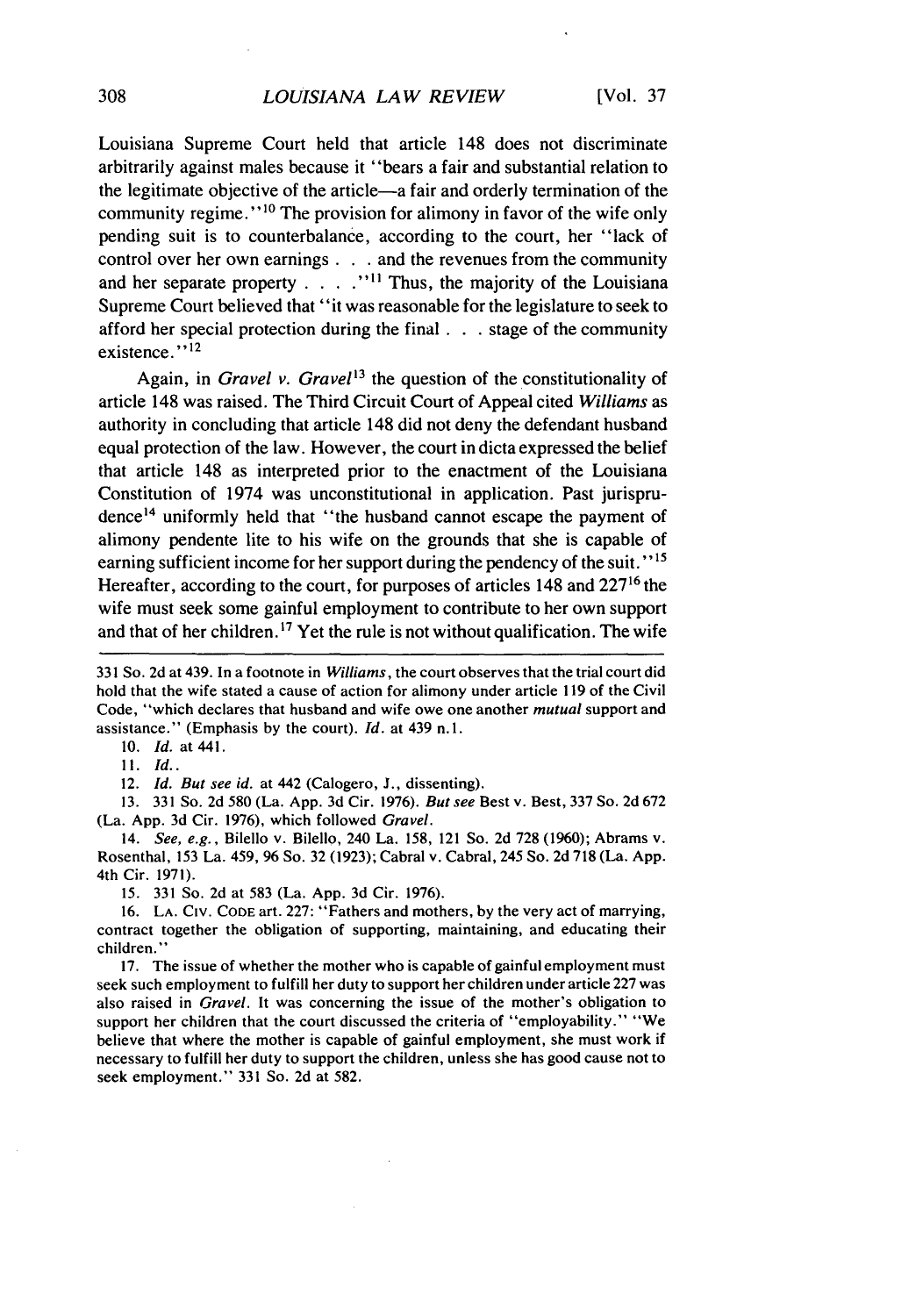and mother capable of *gainful* employment need not seek it if she can prove good *cause.* Specifically, considering the mother's obligation to seek employment to support her children, the court considered what would constitute *good cause.* Citing *Ducote v. Ducote18* the court held that Mrs. Gravel would not be required to seek employment at this time because "she is enrolled in school and expects to obtain a Masters Degree soon. . . .<sup>19</sup> No doubt the fact that Mrs. Gravel was to graduate in the spring of 1976 (case decided May 4, 1976) and obtain employment in the field of nursing education greatly influenced the court. In addition, the court noted that the plaintiff had two children, aged 9 and 11, and "their need for a mother's care and supervision in the home, and the other circumstances presented here, also would constitute sufficient grounds to relieve Mrs. Gravel from her obligation of obtaining employment and contributing to their support now." **, 20**

Despite what many have considered inequitable application of article 148,21 the decision in *Gravel* is of far-reaching import and may ultimately create more problems than it solves. As a general rule prior to *Gravel* the employment capability of either spouse was never considered as a criterion for the award of alimony pendente lite.<sup>22</sup> However, in at least one recent case, the husband to relieve himself of providing support to his wife in the form of alimony had to prove that he was *absolutely unemployable,* not merely *unemployed* at the time.<sup>23</sup> With the introduction of "employability" as a factor to be considered under article 148, problems heretofore unencountered by the court are anticipated.

Adopting the formula of the court in *Gravel,* the immediate question is when a wife can be considered *capable* of gainful employment. Significantly, in both *Ducote* and *Gravel* the wife had been previously employed—in both cases as a nurse.<sup>24</sup> Based upon their previous experience, <sup>1</sup>'employability'' was proved. However, the situation is different if the wife has never been employed and has only a college degree or a high school diploma or a certificate from a trade school. Particularly, consider the case of a middle-aged woman who is now faced with the dismal prospect of the

24. In Ducote the mother was a licensed practical nurse, and in Gravel she had previously worked as a registered nurse and for one year served as an instructor in a school of nursing.

<sup>18. 331</sup> So. 2d 133 (La. App. 3d Cir.), cert. granted, 334 So. 2d 220 (La. 1976).

<sup>19. 331</sup> So. 2d 580, 582 (La. App. 3d Cir. 1976).

<sup>20.</sup> *Id.*

<sup>21.</sup> See R. **PASCAL,** LOUISIANA FAMILY **LAW** COURSE 71, 147 (2d ed. 1975).

<sup>22.</sup> See note 14, supra.

<sup>23.</sup> Sykes v. Sykes, 308 So. 2d 816 (La. App. 4th Cir. 1975).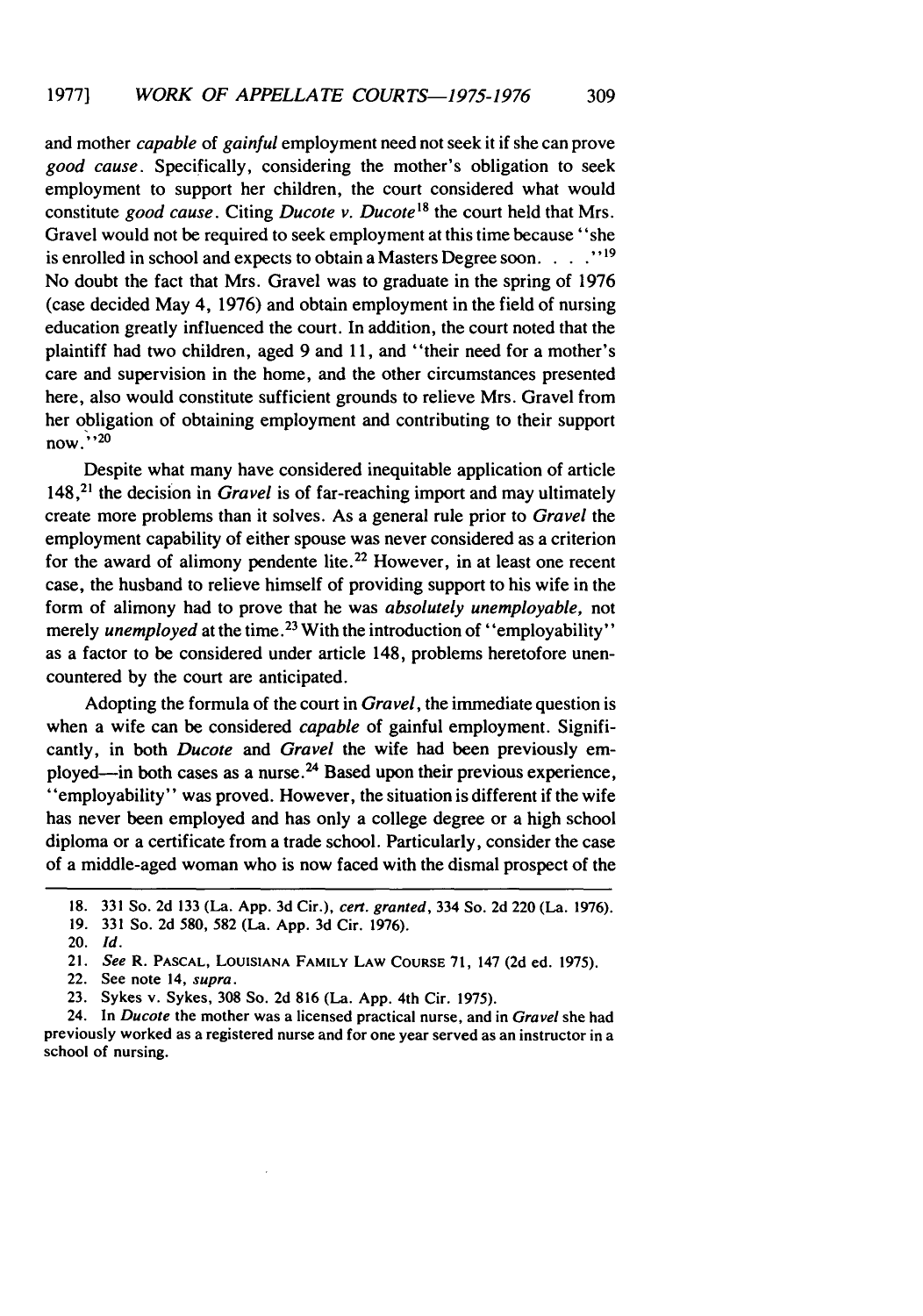#### *LOUISIANA LAW REVIEW*

disintegration of her marriage and the harsh reality that she somehow must prove her lack of capacity for gainful employment before she will be entitled to alimony. 25 In such a case she could prove that she had never been previously employed. Need she also prove that her skills and educational background make her incapable of *gainful* employment? Poor health could be a question either of *capacity* or of good *cause* not to seek employment. Good *cause* in *Ducote* and *Gravel* was (1) the necessity for remaining at home to care for relatively young children and (2) enrollment in a graduate program in the wife's chosen field. As to the former, problems of *good cause* exist in cases where the children are still minors.<sup>26</sup> Based upon other language in the opinion in *Gravel*,<sup>27</sup> enrollment in a university may not necessarily constitute *good cause.* Thus, as demonstrated by the previous discussion, it is imperative that the judiciary develop some functional standards by which to judge what in the future will be *capacity* for *gainful* employment or *good cause.*

#### *Alimony After Divorce-Article 160*

Paralleling the recent jurisprudential developments under article 148, three cases in the Fourth Circuit Court of Appeal have considered the constitutionality of article 160 providing alimony for the wife after divorce. 28 In *Whitt v. Vauthier29* the court held that article 160, which codifies a right to alimony for the wife after divorce, is not unconstitutional in that "the courts may, in the appropriate case and consistent with sound Civilian principles award alimony to a divorced husband..... $130$ 

27. "Applying the above rules to this case, we have concluded that Mrs. Gravel should not be required to seek employment *at this time,* since that would make it necessary for her to discontinue her graduate course. We believe that the fact that she is enrolled in school and expects to obtain a Masters Degree *soon* is sufficient reason to relieve her of the necessity of seeking employment *now."* (Emphasis added). 331 So. 2d 580, 582 (La. App. 3d Cir. 1976).

28. See note 4, *supra.*

29. 316 So. 2d 202 (La. App. 4th Cir.), *cert. denied,* 320 So. 2d 558 (La. 1975).

30. *Id.* at 205. The court's conclusion is based upon the fact that article 301 of the Code Napoleon of 1804 provided for alimony after divorce for either spouse who was

<sup>25.</sup> **If** "employability" is to be considered a factor in determining if the wife has *insufficient income* for her maintenance, then the burden of proof would rest with the wife such that it would be necessary for her to prove either that she was not *capable* of *gainful* employment or that being so capable there was *good cause* for her not to seek employment.

<sup>26.</sup> In *Gravel* the ages of the children were 9 and 11 years. The obligation of support under article 227 exists until children reach the age of 18, however. *See, e.g.,* Bernhardt v. Bernhardt, 283 So. 2d 226 (La. 1973); DeMarie v. DeMarie, 295 So. 2d 229 (La. App. 3d Cir. 1974); Dubroc v. Dubroc, 284 So. 2d 869 (La. App. 4th Cir. 1973).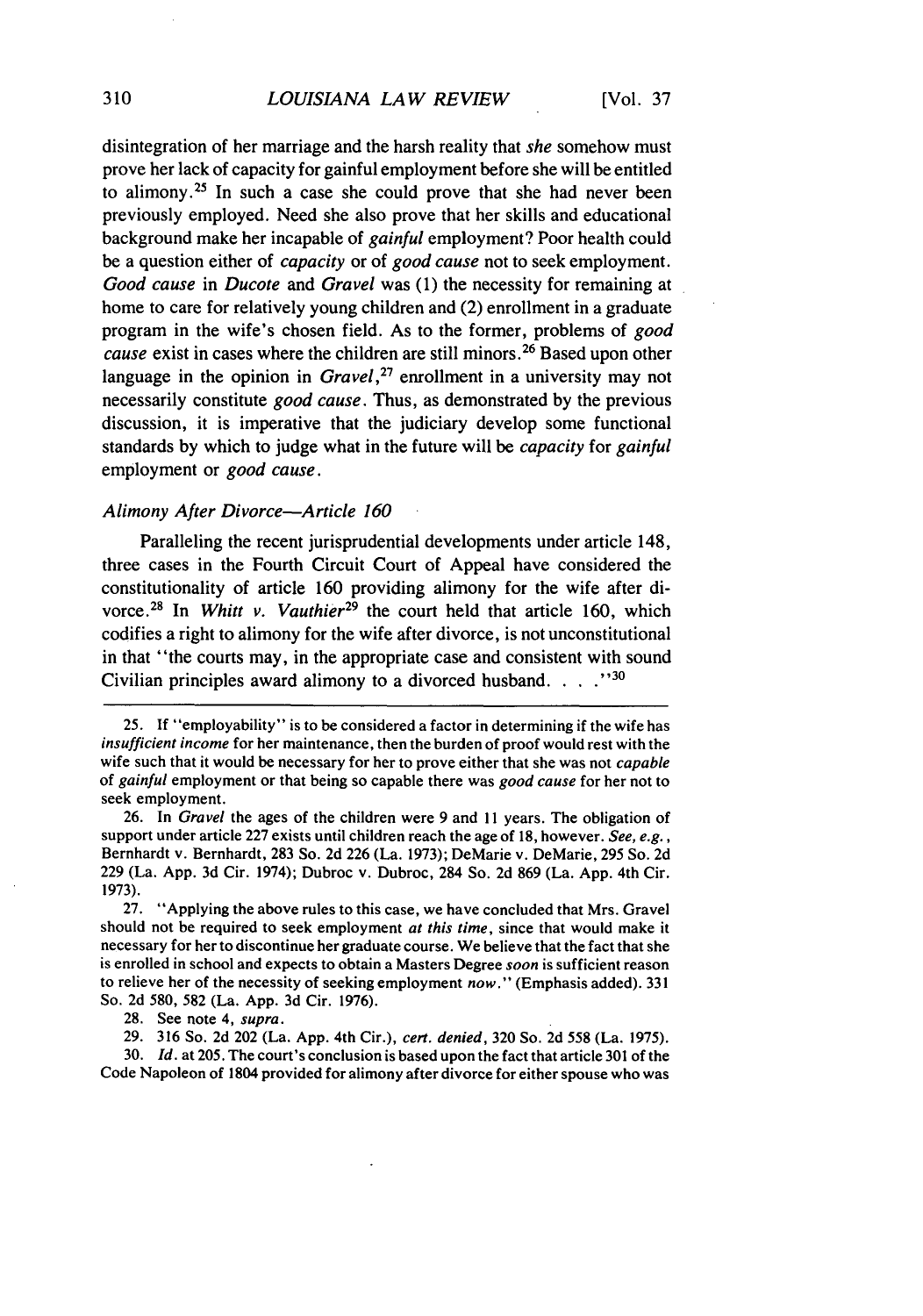Thus, article 160, much as article 148, withstood the constitutional challenge; but in two subsequent cases the court held that "an ex-wife must show circumstances which make her unable to support herself by working before she can obtain post-divorce alimony .... **.. <sup>31</sup>**In *Ward v. Ward3 <sup>2</sup>* the court, examining the "means" of the wife under article 160, concluded that "means" should be given the same interpretation as "means" of the husband in article 148. According to the court, the established jurisprudence<sup>33</sup> is that "means" in article 148 includes the ability of the husband to

in need and "when the Civil Code of 1808 was adopted this provision was omitted along with other Code Napoleon divorce related articles." *Id.* According to the court, which cited Professor A. N. Yiannopoulos, the Civil Code of 1808 did not repeal all prior laws but only those which were contrary to its dispositions; and such laws would continue to be in force unless "expressly modified, suppressed or superseded by the new provision." *Id.* Alimony for the needy wife following divorce was first provided for in 1827 and later incorporated into the 1870 Code. "Thus, we know that alimony for the divorced husband was once available by virtue of a positive statute in the Code Napoleon, we know that the Legislature has by positive enactment provided for alimony for divorced wives, there has never been a positive legislative statement to the effect that divorced husbands cannot claim alimony, and in our research of the jurisprudence we find no case where the husband has been denied or has even applied for alimony after a divorce." *Id.*

The decision of the court thus hinges upon the provision of the Code Napoleon providing alimony for either spouse. The court throughout its discussion necessarily assumes that the Code Napoleon was in force in Louisiana. France, however, assumed sovereignty in Louisiana *"only* on November 30, 1803, for a period of twenty days." A. YIANNOPOULOS, LOUISIANA CIVIL LAW SYSTEM Pt. I, 54 (1971) (emphasis added). Professor Yiannopoulos further observes: "During the brief period of French control, Laussat, as Colonial Prefect representing Napoleon, abolished the Spanish authorities and created a municipal government for Louisia**na.** . **.** . He did not, however, have the time to organize a judiciary, and *did not* reinstate the French laws. Thus, Spanish laws remained in force until the United States took possession of the territory on December 20, 1803. . **.** . The first official act of Claiborne was to affirm the application of Spanish laws, that is, the laws then in force." (Emphasis added). *Id.* Thus, the Code Napoleon was never in force in Louisiana, although it may have served as a model for some of the provisions which were actually contained in the Civil Code of 1808.

31. Favrot v. Barnes, 332 So. 2d 873, 875 (La. App. 4th Cir.), *cert. granted,* 334 So. 2d 429 (La. 1976), *cert. denied,* 334 So. 2d 436 (La. 1976).

32. 332 So. 2d 868 (La. App. 4th Cir.), *cert. granted,* 334 So. 2d 430 (La. 1976).

33. The court cited *Zaccaria v. Beoubay,* 213 La. 782, 35 So. 2d 659 (1948), *Rakosky v. Rakosky,* 275 So. 2d 421 (La. App. 4th Cir. 1973), and *Viser v. Viser,* <sup>179</sup> So. 2d 673 (La. App. 2d Cir. 1965), primarily for the proposition that "the husband cannot escape liability for alimony pendente lite by refusing to work." 332 So. 2d 868, 871 (La. App. 4th Cir. 1976). The court thus reasoned that this ability to work and earn an income must be included in a determination of "means" of the husband under article 148 because otherwise "such ability to work could not be considered in the alimony determination and the husband could not be required to obtain employment. " *Id.* at 872.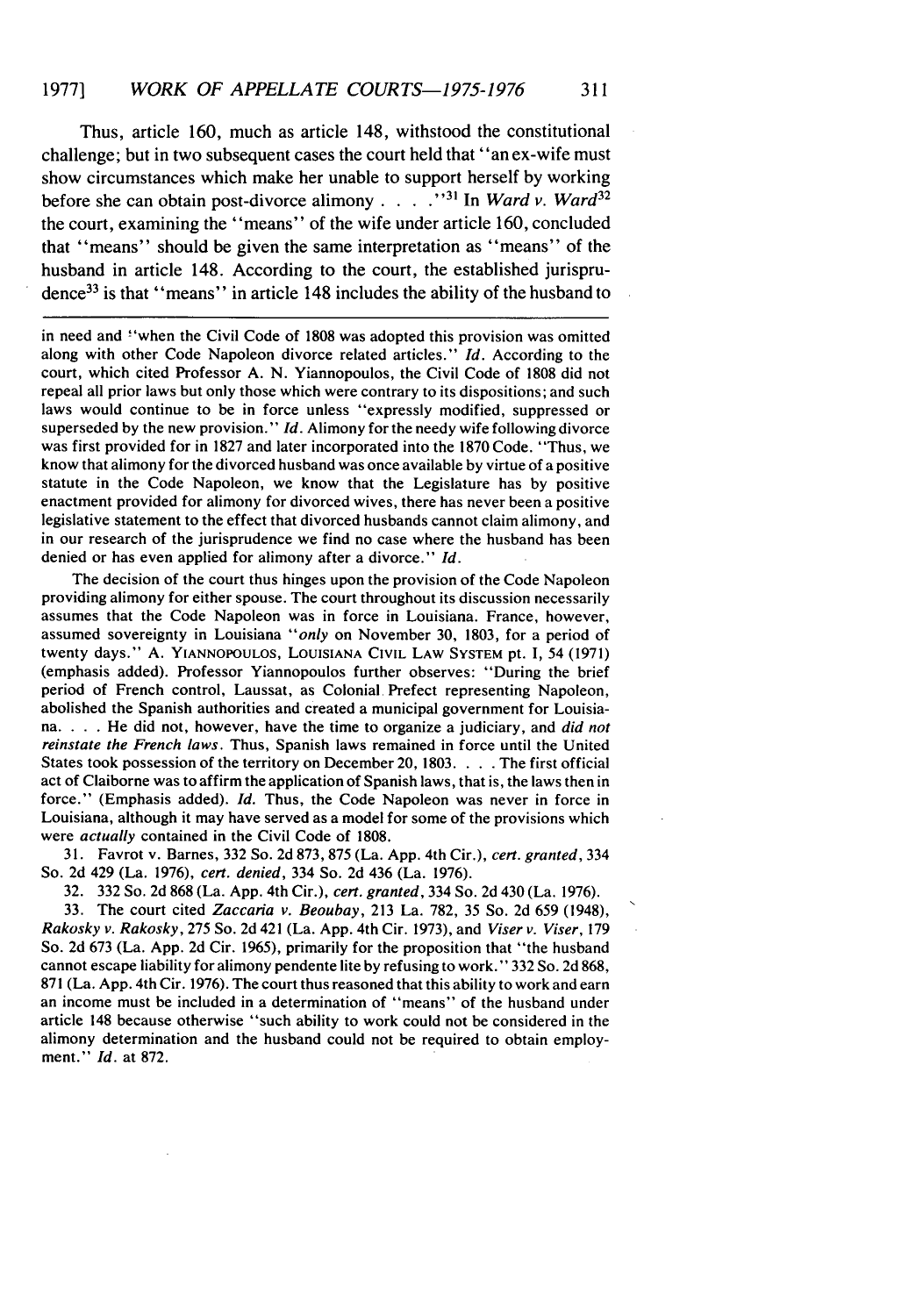work and earn an income; therefore, "means" in article 160 should include the "divorced wife's capability of working and supporting herself."<sup>34</sup> In *Favrot v. Barnes*<sup>35</sup> the court cited and relied on *Ward*, decided the same day, and further stated, "Despite pre-Ward cases' having ignored the question, the ex-wife's burden of proving lack of means includes, at least since Louisiana's 1974 Constitution, proving circumstances that prevent her from supporting herself by working."<sup>36</sup>

The burden of proof, according to the court in *Ward,* was on the wife to show the unavailability of employment. Subsequently, in a *per curiam* opinion on application for rehearing, the proof required was further clarified. Not only will availability of employment be a consideration in determining whether a divorced wife must support herself, but also valid and compelling reasons for not accepting available employment—*i.e.*, "if she is required to stay at home to care for the small children of the marriage."<sup>37</sup> Both cases were remanded to the lower court for the presentation of further evidence on the issue of the wife's lack of "means."

In both cases the wives formerly had been employed as school teachers. Mrs. Ward had thirteen and one-half years experience and numerous degrees;<sup>38</sup> she was at the time of suit completing work on her Ph.D. Obliquely, the court indicated that her present enrollment in college might not be considered a compelling reason for failure to seek employment.39 The wife in *Favrot* had previously been employed as a teacher but had made "passing references to unavailability of a teaching post and to an arthritis condition"; $40$  yet the court concluded that without further evidence they could not decide "that the wife cannot find work as a teacher and that she physically cannot do other work."<sup>41</sup>

By including this element-ability to earn and support oneself-in proof of the wife's "means" under article 160, the courts must resolve the same problems created by the decisions in *Gravel* and *Ducote .42* Just as the

<sup>34.</sup> *Id.*

<sup>35. 332</sup> So. 2d 873 (La. App. 4th Cir.), *cert. granted,* 334 So. 2d 429 (La. 1976), *cert. denied,* 334 So. 2d 436 (La. 1976).

<sup>36.</sup> *Id.* at 876.

<sup>37.</sup> Ward v. Ward, 332 So. 2d 868, 873 (La. App. 4th Cir. 1976).

<sup>38.</sup> *Id.* at 870.

<sup>39. &</sup>quot;Thus, insofar as is shown by the record now before us, *other than the fact that she attends college full* time there is no reason why the appellee should not be able to work as a school teacher, employment for which she is fully qualified and employment sufficiently remunerative for her support." (Emphasis added). *Id.*

<sup>40. 332</sup> So. 2d 873, 876 (La. App. 4th Cir. 1976).

<sup>41.</sup> Id.

<sup>42.</sup> See text at notes 25 & 26, *supra.*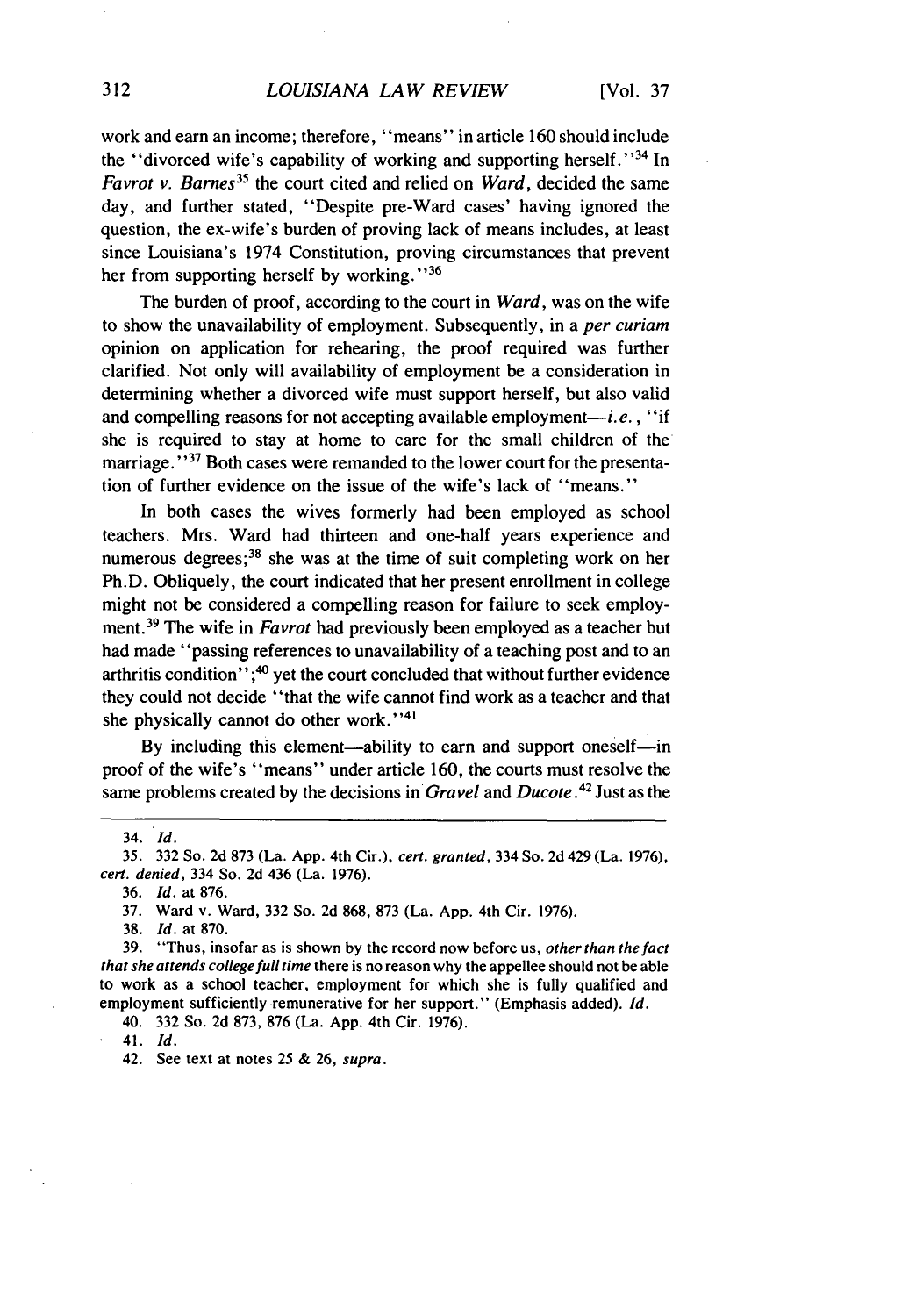$\circ$ 

courts must establish some standards for determining what is "good cause" and "capable of gainful employment," they must do the same for "ability to earn" and "compelling reasons." However, based upon the very nature of alimony under article 160,43 the court's decisions in Ward and Favrot *are* not as revolutionary as those in Gravel and Ducote. It is much easier to justify a requirement that the wife prove she is incapable of employment before awarding her a sum from her ex-husband in the nature of a gratuity.

#### Child Custody-The Maternal Preference Rule

In spite of the provisions of article  $157$  of the Civil Code,<sup>44</sup> the judiciary has developed the following rules in resolving custody disputes: (1) the paramount consideration is the best interest of the children, and (2) the best interests of children, particularly those of tender years, is that they be in the custody of the mother, unless she is morally unfit or otherwise incapable or unsuitable. <sup>45</sup>

The defendant husband in Broussard v. Broussard<sup>46</sup> appealed from a judgment of the trial court awarding custody of the two minor children to the wife, alleging that the judicial application of the maternal preference rule was unconstitutional under the 1974 Louisiana Constitution.<sup>47</sup> Noting that its decision as to the constitutionality of the jurisprudential rule was unnecessary,<sup>48</sup> the court nonetheless held that the preference in favor of the mother is "not unreasonable, capricious or arbitrary."<sup>49</sup> In eloquent terms the court justified its conclusion: "The preference is based on the simple

**44, LA. CIV. CODE** art. **157** reads in part: **"In** all cases of separation and of divorce the children shall be placed under the care of the party who shall have obtained the separation or divorce unless the judge shall, for the greater advantage of the children, order that some or all of them shall be entrusted to the care of the other party." (Emphasis added).

45. See, e.g., Nethken v. Nethken, 307 So. 2d 563 (La. 1975); Abreo v. Abreo, 281 So. 2d 695 (La. 1973); Estes v. Estes, 261 La. 20, 258 So. 2d 857 (1972).

46. 320 So. 2d 236 (La. App. 3d Cir. 1975).

47. LA. CONST. art. I, § 3.

48. The wife had filed suit for separation from bed and board on the basis of the husband's cruel treatment and was granted the separation judgment by the trial court. "Moreover, the award of custody here follows the rule established by Article 157 of the Louisiana Civil Code.  $\ldots$  " (See note 44, supra). 320 So. 2d at 238.

49. *Id.*

<sup>43. &</sup>quot;[A]limony under Civil Code Article 160 is in the nature of a pension or a gratuity, obtainable by the former wife only when she has not been at fault and when she has not sufficient means for her support." Ward v. Ward, 332 So. 2d 868,872 (La. App. 4th Cir. 1976). See also Frederic v. Frederic, 302 So. 2d 903 (La. 1974). Bernhardt v. Bernhardt, 283 So. 2d 226 (La. 1973); Hays v. Hays, 240 La. 708,124 So. 2d 917 (1960); Brown v. Harris, 225 La. 320, 72 So. 2d 746 (1954).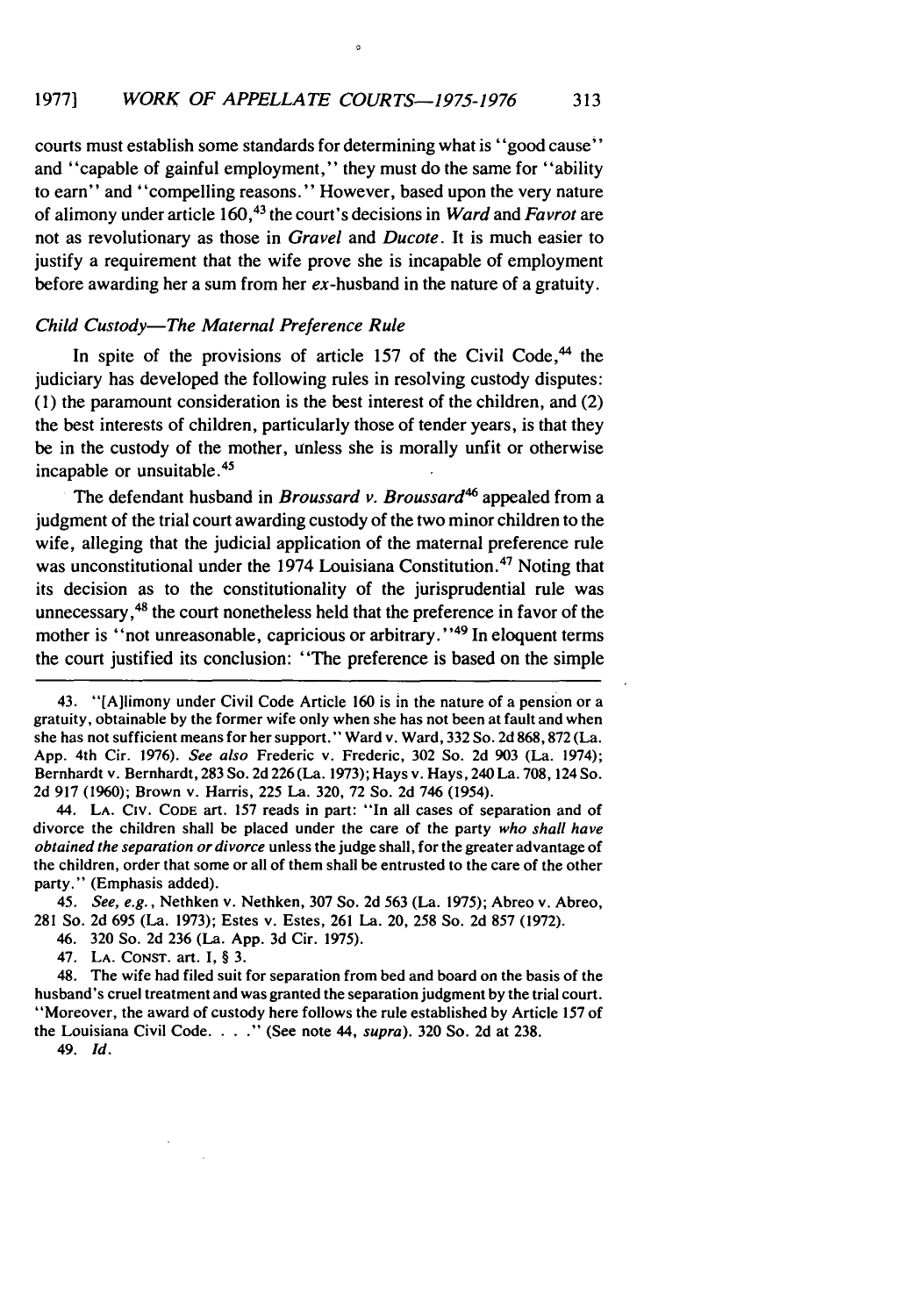fact that the day-to-day care of minor children has traditionally, in our society, been in the hands of the mother rather than the father. In addition, there is an obvious biological connexity between mother and child in that the mother carries the child during gestation, gives birth to it and suckles it (in some cases) during infancy. A relationship is created which gives, in our opinion, a biological basis for the historic legal preference given the mother in questions of custody." <sup>50</sup> No doubt the reference to the traditional practice of leaving children in the care of the mother will be an insufficient legal basis for the difference in treatment accorded to mothers and fathers. The question remains whether the biological basis of the classification will be sufficient to withstand the rigid scrutiny traditionally applied by the United States Supreme Court in cases of "suspect" classifications, if sex is a "suspect" classification.<sup>51</sup>

## *Wife's Domicile-Article 39*

In *Welsh v. Welsh<sup>52</sup>* the Fourth Circuit Court of Appeal held that article 39 of the Civil Code, which provides that the domicile of a married woman is that of her husband, is unconstitutional under Louisiana Constitution Article 1, Section  $3<sup>53</sup>$  in that it was "a law which would enable a husband, but not a wife, to move at will to a new parish and there sue. . . . .  $\cdot$  <sup>54</sup> Thus, the constitutional interpretation of that article, according to the court, is that the wife's domicile is that of her husband if they are living together at their matrimonial domicile.<sup>55</sup>

When the decision in *Welsh* was appealed, the Louisiana Supreme Court affirmed the judgment but was careful to do so on other grounds. <sup>56</sup>

*<sup>50.</sup> Id.*

**<sup>51.</sup>** As defined in *San Antonio School Dist. v. Rodriguez,* 411 **U.S. 1** (1973), a "suspect class" entitled to the protection of strict judicial scrutiny is one "saddled with such disabilities, or subjected to such a history of purposeful unequal treatment, or relegated to such a position of political powerlessness as to command extraordinary protection from the majoritarian political process." *Id.* at 28. The United States Supreme Court in *Mathews v. Lucas,* 96 **S.** Ct. 2755 (1976), in distinguishing the statutory classification of illegitimacy from classifications based on sex observed: "[Plerhaps ... because illegitimacy does not carry an obvious badge, as race or *sex* do, this discrimination against illegitimates has never approached the severity or pervasiveness of the historic legal and political discrimination against women and Negroes." *Id.* at 2762 (Emphasis added).

<sup>52. 322</sup> So. 2d 352 (La. App. 4th Cir. 1975), *cert. granted,* 325 So. 2d 604 (La. 1976).

<sup>53.</sup> For text of that provision see note 2, *supra.*

<sup>54. 322</sup> So. 2d at 353. The court reaches this conclusion because the venue is non-waivable under **LA.** CODE CIv. P. art. 3941.

*<sup>55.</sup>* Id. at 354.

<sup>56.</sup> *Aff'd* sub nom. Johnson v. Welsh, 334 So. 2d 395 (La. 1976).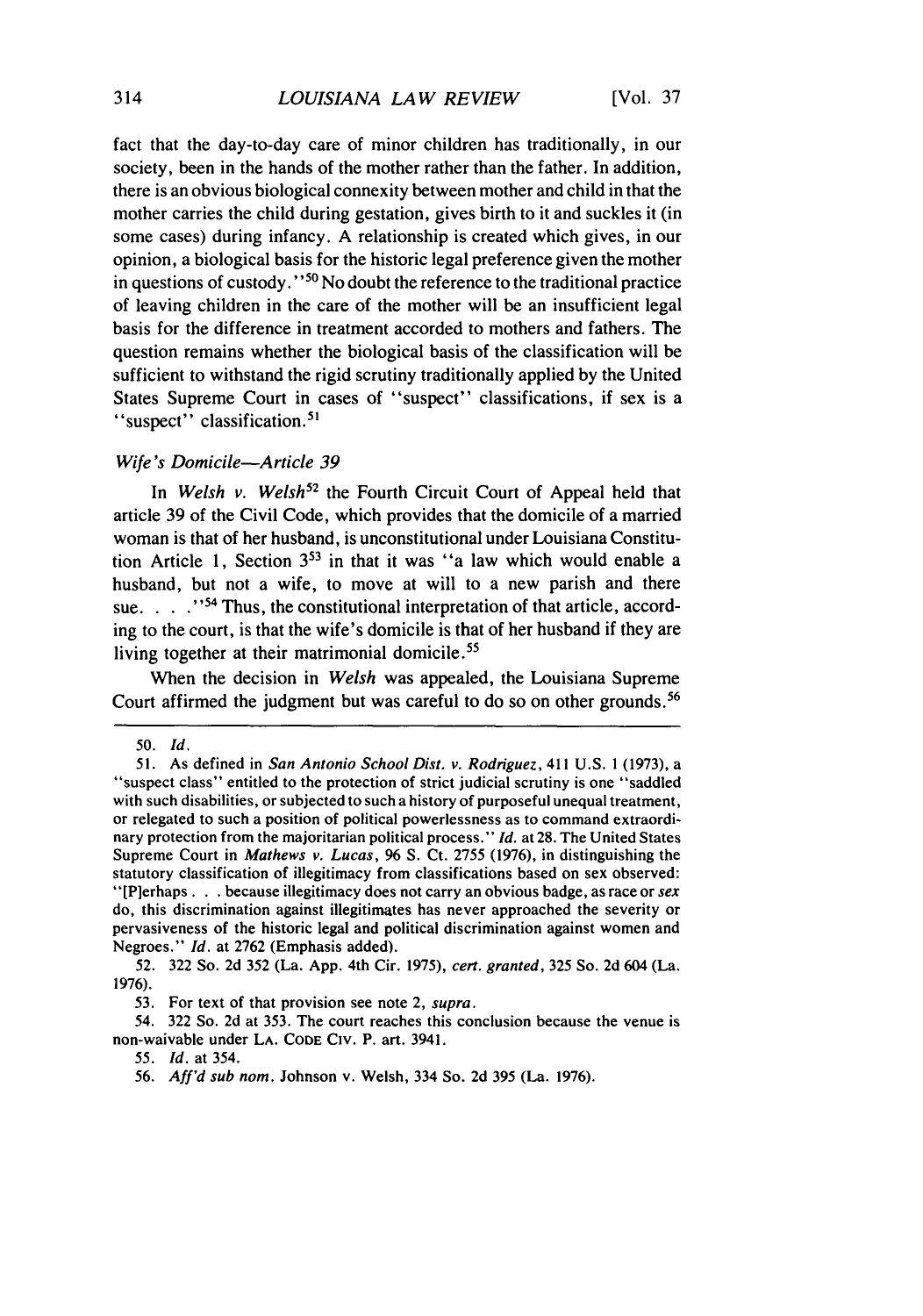The court observed that the long established jurisprudential exception to the provisions of article 39 is that a married woman "may acquire a domicile separate from that of her husband if she is abandoned, or if her husband's misconduct justifies her leaving." 7 Because the plaintiff wife had obtained a judgment of separation from bed and board on the grounds of cruel treatment, plaintiff had proved herself legally entitled to acquire a separate domicile. The appellate court's decision that article 39 was unconstitutional was improper, according to the supreme court, for two reasons: (1) the constitutionality of that article had not been attacked by the pleadings in the trial court<sup>58</sup> and (2) the decision was contrary to "the settled judicial practice of declining to determine the constitutionality of laws unless such a determination is necessary for disposition of the cause." $59$  Thus, for the moment at least article 39 has withstood the constitutional attack. Particularly because venue for separation and divorce suits is jurisdictional,  $60$  the constitutionality of article 39 is crucial. Under the United States Supreme Court's analysis for purposes of equal protection, the inquiry is a dual one: "What legitimate state interest does the classification promote? What fundamental personal rights might the classification endanger?"<sup> $61$ </sup> Is the governmental interest sought to be promoted in article 39 subjecting the wife during marriage to the authority of her husband by giving him the option to select the matrimonial domicile?<sup>62</sup> The appellate court referred to article 39's "aphorism" and practically concluded that "even if the wife unjustifiably abandons the husband, she today is not . . .imaginarily incarcerated in whatever domicile her husband may elect, as if she were a

**57.** *Id.* at 397. The court cited as authority *Berry* v. Berry, **310** So. **2d** 626 (La. 1975); Bush v. Bush, 232 La. 747, 95 So. 2d 298 (1957); and Smith v. *Smith,* 43 La. Ann. 1140, 10 So. 248 (1891).

58. "Since the constitutionality of article 39 of the Civil Code was not attacked by the pleadings in the trial court, the court of appeal erred in passing upon the issue. The question of its constitutionality was not before that court; nor is it before us." Id. at 396-97.

59. *Id.* at 397.

**60. LA. CODE** Civ. P. art. 3941: "An action for an annulment of marriage, for a separation from bed and board, or for divorce shall be brought in a parish where either party is domiciled, or in the parish of the last matrimonial domicile.

"The venue provided in this article may not be waived, and a judgment rendered in any of these actions by a court of improper venue is an absolute nullity." (Emphasis added).

61. Weber v. Aetna Cas. & Sur. Co., 406 U.S. 164, 173 (1972). See also Mathews v. Lucas, 96 **S.** Ct. 2755, 2761 (1976).

62. **LA.** CIv. **CODE** art. 120: "The wife is bound to live with her husband and to follow him wherever he chooses to reside; the husband is obliged to receive her and to furnish her with whatever is required for the convenience of life, in proportion to his means and condition."